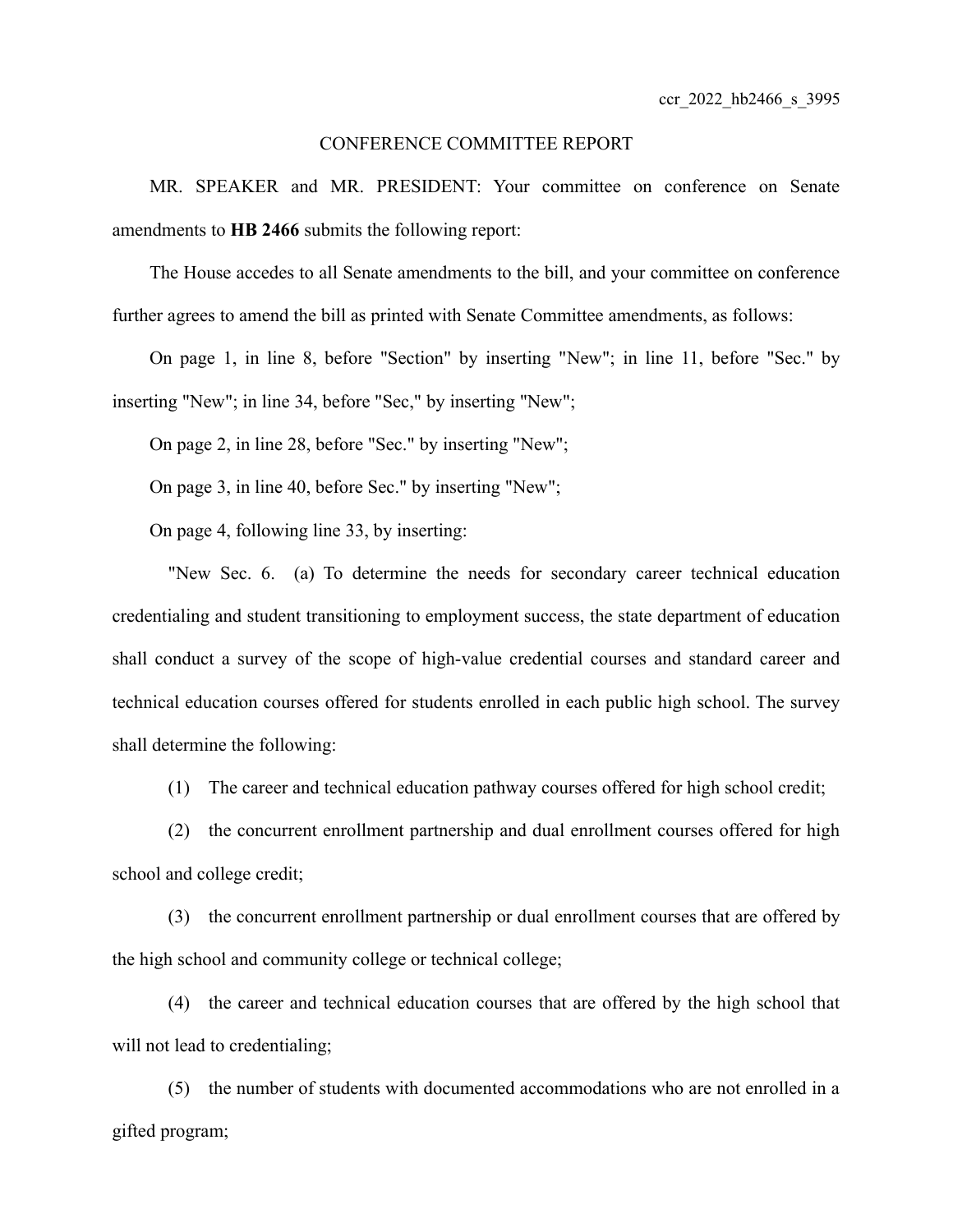(6) the first-time pass rate of students who have earned approved standard career and technical education credentials in the prior three years;

(7) the first-time pass rate of students that have earned approved high-value credentials in the prior three years;

(8) the credentials earned in the prior three years and the number of students who earned such credentials; and

(9) the amount paid by the school district for students to take credential exams.

(b) The state department of education shall compile the results of the survey and shall report such results to the house standing committee on education and the senate standing committee on education on or before January 16, 2023.

New Sec. 7. (a) On or before July 31, 2023, and each July 31 thereafter, the state board of education shall review and approve a list of high-value industry-recognized credentials and a list of standard industry-recognized credentials.

(b) Such lists shall be prepared by a committee established by the state board of education that includes representatives from the association of community college trustees, the Kansas technical education authority, the Kansas technical college association and the Kansas association of school boards.

New Sec. 8. The state board of education shall establish a secondary career technical education credentialing and student transitioning to employment success pilot program for the 2022-2023 school year for high school students with documented accommodations, other than enrollment in a gifted program, who are enrolled in participating high schools that are served by the Washburn institute of technology service area. Such pilot program shall provide the following stipends and reimbursements to the following educational entities:

(a) The Washburn institute of technology, as defined in K.S.A. 74-3201b, and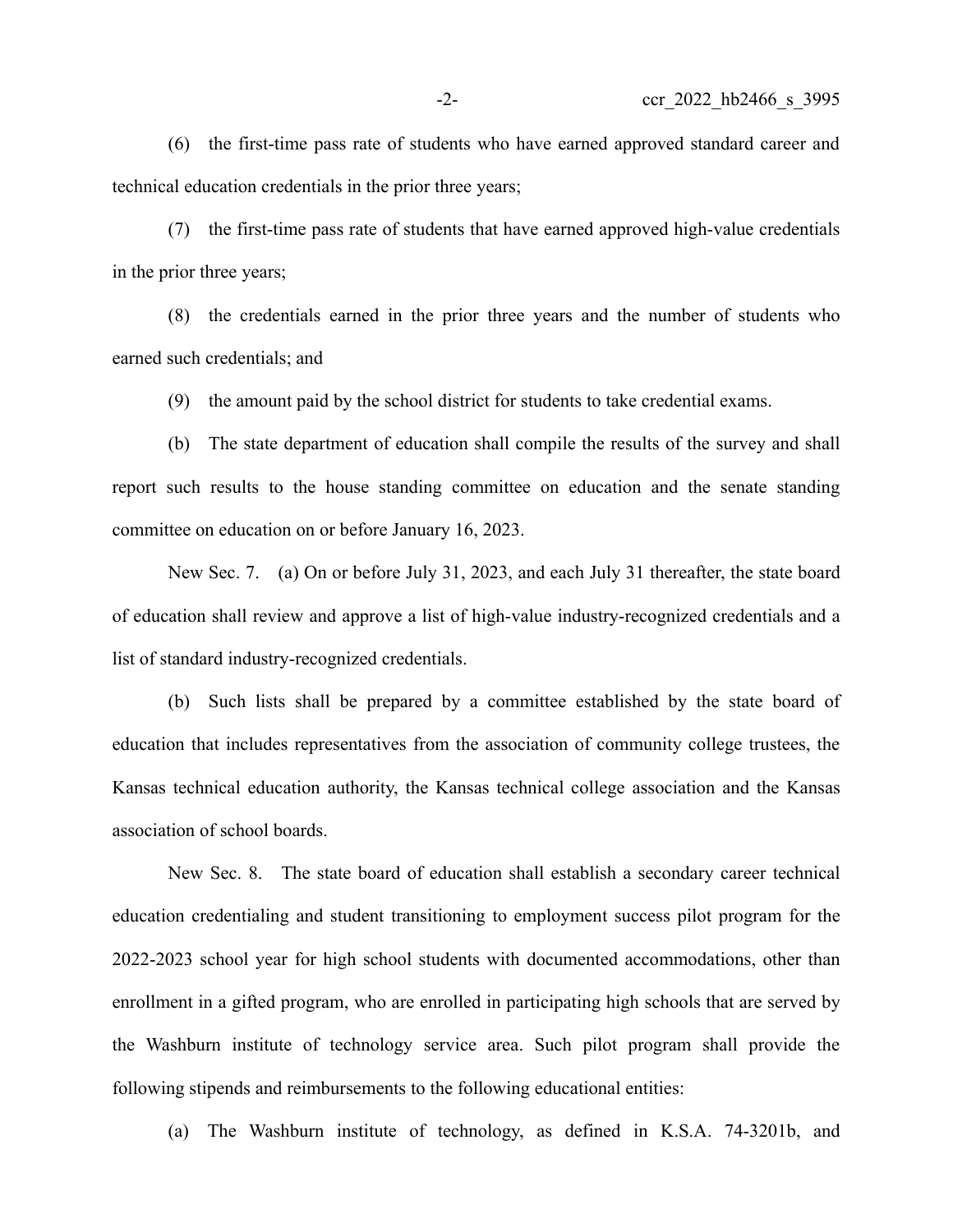amendments thereto, shall receive a \$20,000 stipend for additional counseling services for participating students and additional coordination services with participating high schools;

(b) each participating high school within the Washburn institute of technology service area shall receive a \$500 stipend for additional student counseling services and coordination with the Washburn institute of technology; and

(c) each participating high school within the Washburn institute of technology service area shall be reimbursed for the total cost of the assessment for any participating student that takes a credential assessment.

New Sec. 9. A preliminary report from participating school districts and representatives from the Washburn institute of technology shall be presented to the house standing committee on education and the senate standing committee on education on or before February 1, 2023. Such report shall include, but not be limited to, the career technical areas of study pursued, accommodations required for student participation, unanticipated obstacles for course enrollment or completion, barriers for student participation and future funding needs. Such report shall serve as the foundation for determining whether to expand the pilot program to other regions of the state, the amount of funding required to expand the pilot program and how to address barriers that impact student participation.

Sec. 10. K.S.A. 72-6332 is hereby amended to read as follows: 72-6332. As used in K.S.A. 72-6331 through 72-6334, and amendments thereto:

(a) "Educational purposes" means purposes that are directed by an employee or agent of a school district, that customarily take place at an attendance center operated by a school district or that aid in the administration of school activities, including, but not limited to, instruction in the classroom or at home, administrative activities and collaboration between students, school personnel or parents, or which are otherwise for the use and benefit of the school district.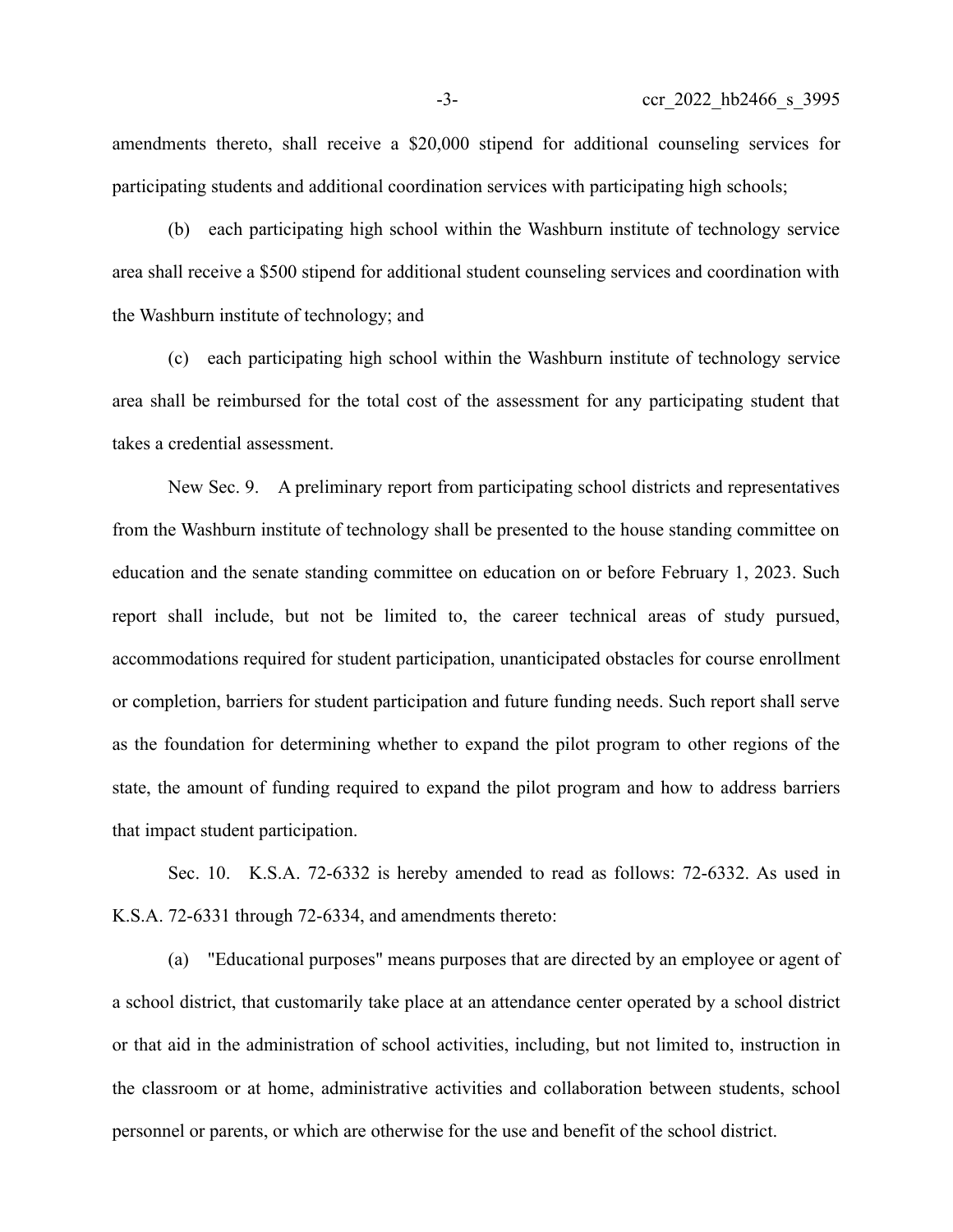(b) "Interactive computer service" means any service, system or software provider that provides or enables multiple users access to a computer server, including a service or system that provides access to the internet and systems or services offered by libraries or educational institutions.

(c) "Educational online product" means an internet website, online service, online application or mobile application that is used primarily, and was designed and marketed for, educational purposes.

(d)  $(1)$  "Operator" means, to the extent it is operating in this capacity, the operator of an educational online product with actual knowledge that the educational online product is used primarily for educational purposes and was designed and marketed for educational purposes. For the purposes of this act,

(2) The term "operator" shall not be construed to does not include:

(A) Any school district or school district employee acting on behalf of a school district employer; or

(B) any national assessment provider that is administering a college and career readiness assessment.

(e) "Personally identifiable information" means information that personally identifies an individual student or that is linked to information that personally identifies an individual student, including, but not limited to: (1) Information in the student's educational record or electronic mail; (2) first and last name; (3) home address; (4) telephone number; (5) electronic mail address; (6) any other information that allows physical or online contact with the student; (7) discipline records; (8) test results; (9) data that is a part of or related to any individualized education program for such student; (10) juvenile dependency records; (11) grades; (12) evaluations; (13) criminal records; (14) medical records; (15) health records; (16) social security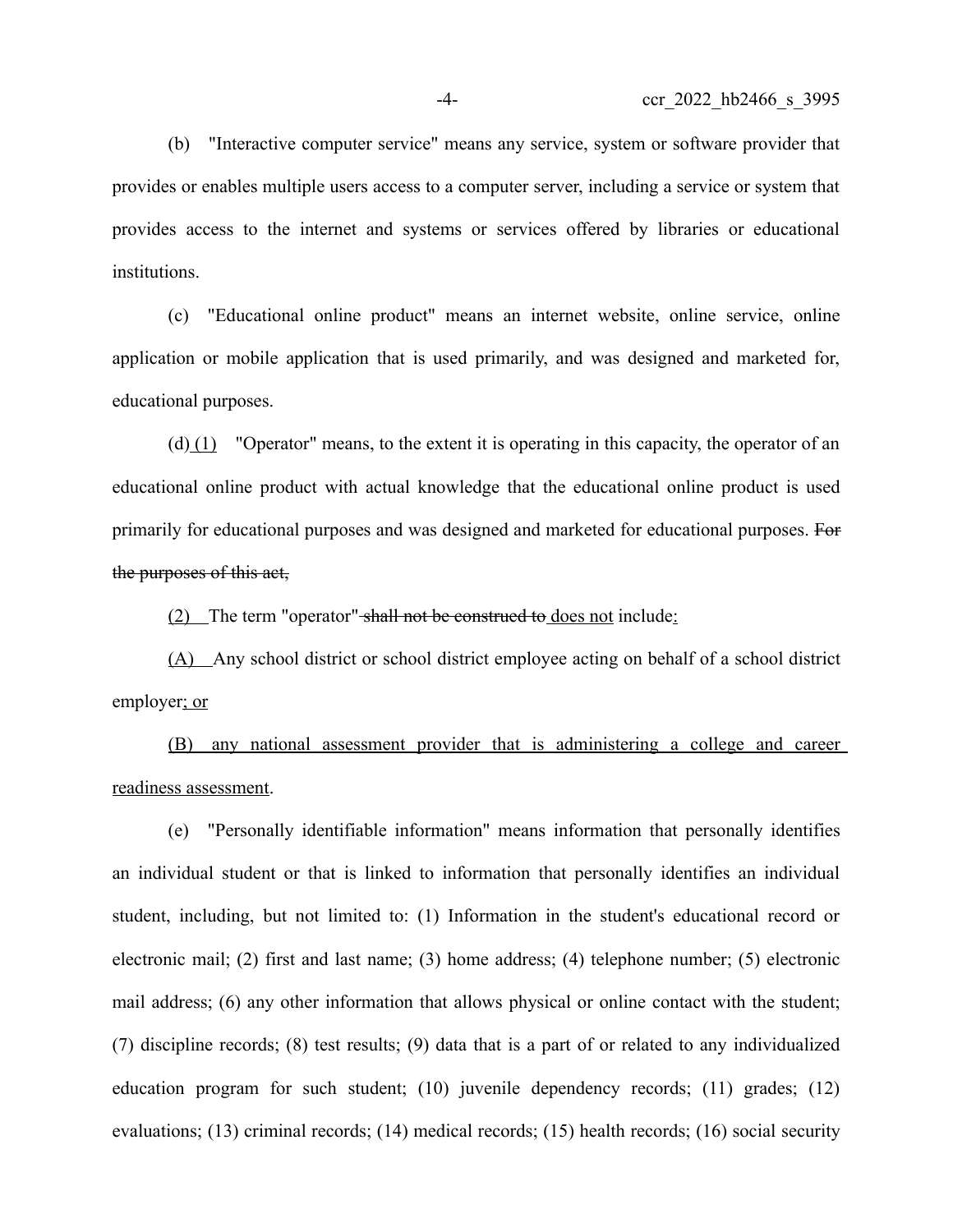number; (17) biometric information; (18) disabilities; (19) socioeconomic information; (20) food purchases; (21) political affiliations; (22) religious information; (23) text messages; (24) documents; (25) student identifiers; (26) search activity; (27) photos; (28) voice recordings; or (29) geolocation information.

(f) "School district" means any unified school district organized and operating under the laws of this state.

(g) "Service provider" means a person or entity that provides a service to an operator, or provides a service that enables users to access content, information, electronic mail or other services offered over the internet or a computer network.

(h) "Student information" means personally identifiable information or material in any media or format that is not otherwise available to the public and was:

(1) Created by an operator in the course of the use of the operator's educational online product for educational purposes;

(2) provided to an operator by a student, or the student's parent or legal guardian, in the course of the use of the operator's educational online product for educational purposes;

(3) created by an operator as a result of the activities of an employee or agent of a school district;

(4) provided to an operator by an employee or agent of a school district for educational purposes; or

(5) gathered by an operator through the operation of such operator's educational online product for educational purposes.

(i) "Targeted advertising" means presenting an advertisement to a student where the advertisement is selected based on information obtained or inferred over time from that student's online behavior, usage of online applications or student information. Targeted advertising does